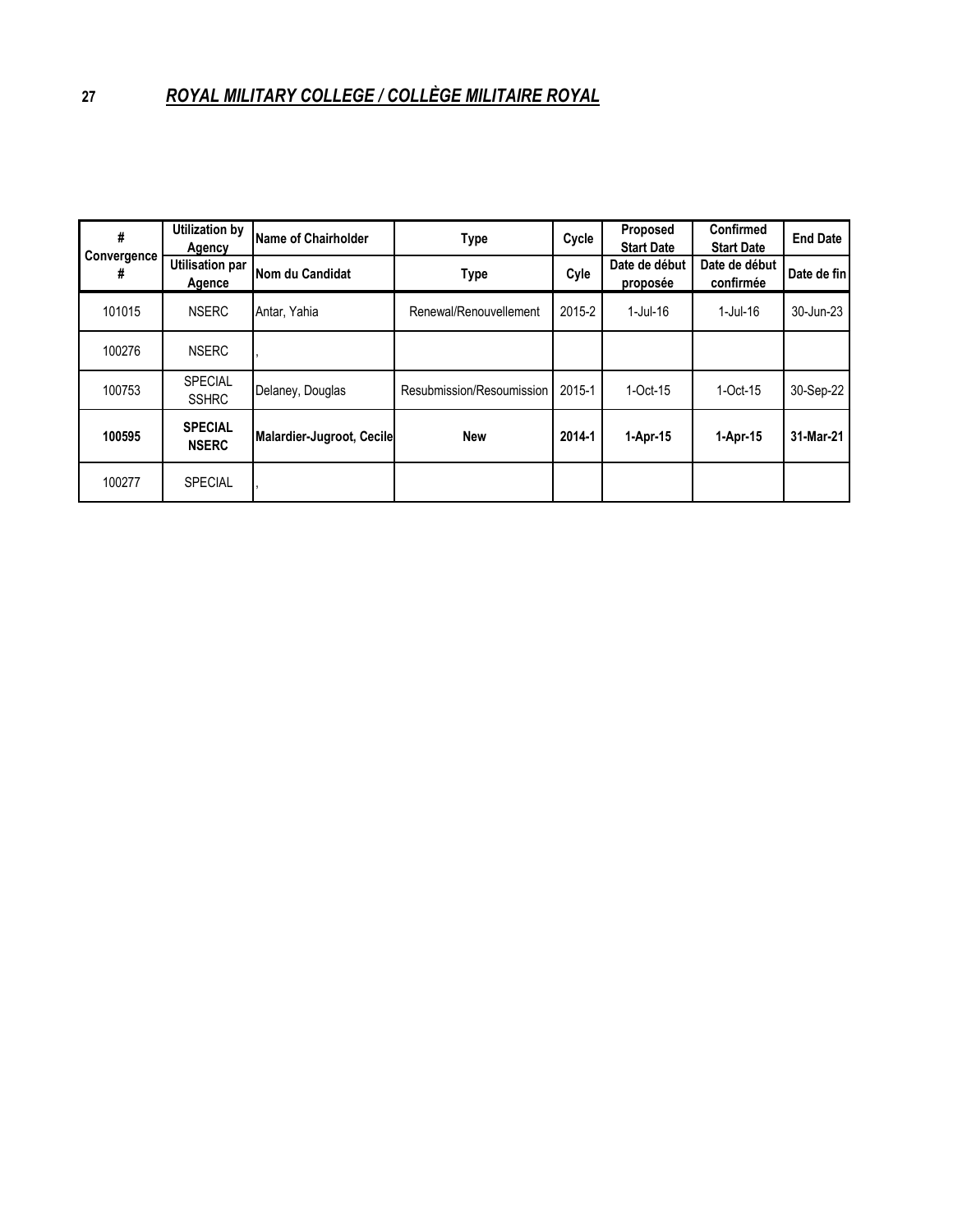## *LAST UPDATED BY TIPS: DERNIÈRE MISE À JOUR PAR SPIIE:*

| # Active            | <b>Utilization</b>                         |                     |              |                                                                                                                              |
|---------------------|--------------------------------------------|---------------------|--------------|------------------------------------------------------------------------------------------------------------------------------|
| 0                   |                                            | Total:I             | 5            |                                                                                                                              |
| Active<br>(Yes/No)  | <b>Final Renewal</b><br>submission date    | Tier 1<br>Niveau 1  | 2            | <b>Individual Comments</b>                                                                                                   |
| Active<br>(oui/non) | Date finale - demande<br>de renouvellement | Tier 2l<br>Niveau 2 | 3            | <b>Commentaires individuels</b>                                                                                              |
| yes/oui             | Not applicable-Sans<br>objet               |                     |              | THIRD TERM - NO FURTHER RENEWAL POSSIBLE - 3ème<br>TERME - AUCUN RENOUVELLEMENT                                              |
|                     |                                            |                     | $\mathbf{2}$ |                                                                                                                              |
| yes/oui             | April 2022                                 |                     |              | THIRD TERM - NO FURTHER RENEWAL POSSIBLE - 3ème<br>TERME - AUCUN RENOUVELLEMENT                                              |
| yes/oui             | October 2020                               |                     | 2            | Maternity leave: 1 yr - Congé de maternité: 1 an<br>Extension 1 year due to Covid-19 - Extension 1 an pour cause<br>Covid-19 |
|                     |                                            |                     | 2            |                                                                                                                              |

**F**